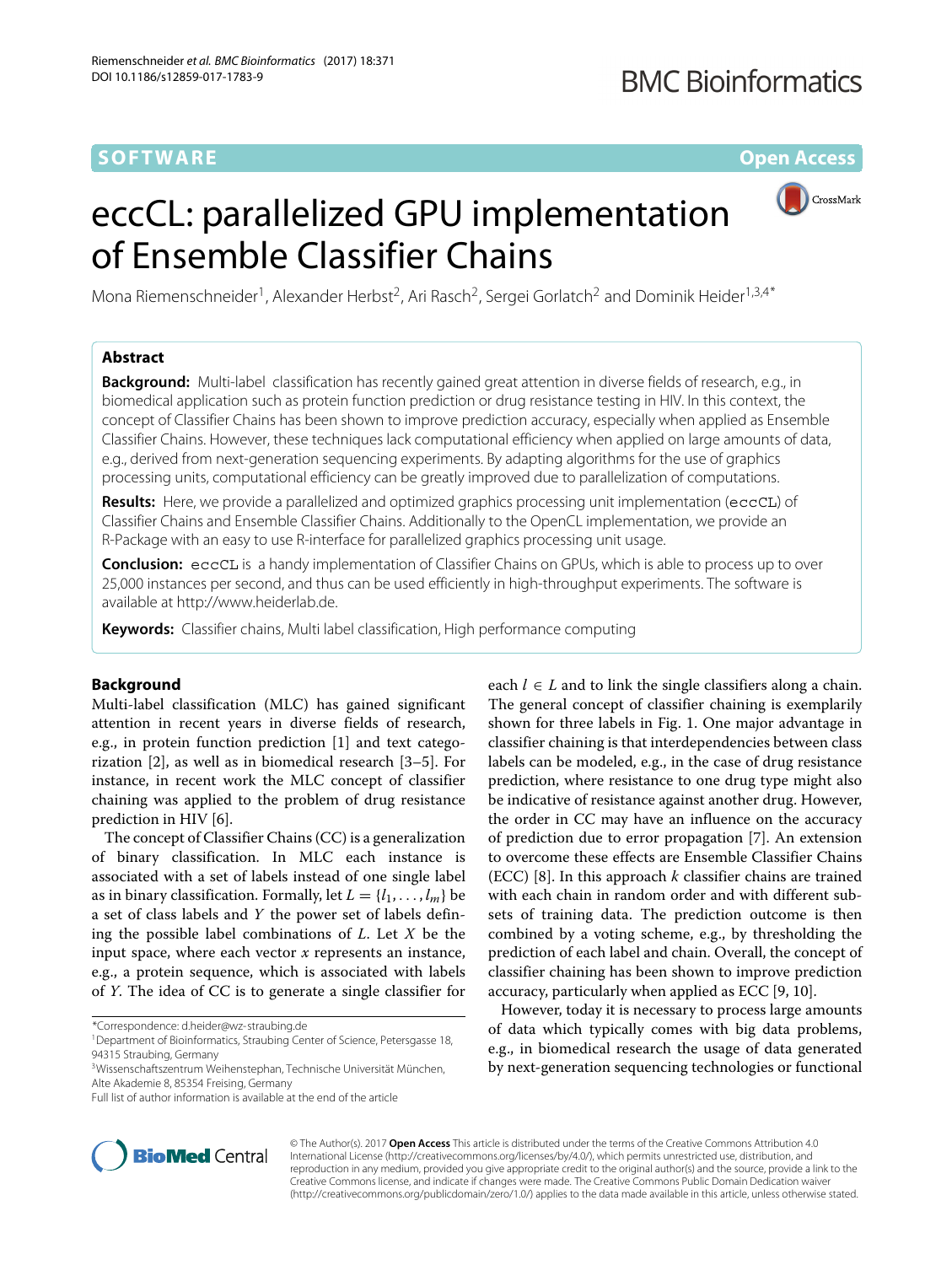

<span id="page-1-0"></span>magnetic resonance imaging [\[11,](#page-3-9) [12\]](#page-3-10) is still challenging as current available implementations lack computational efficiency. Therefore, parallelized architectures, especially graphics processing unit (GPU) implementations might provide remedy in regards of expensive computing time [\[13,](#page-3-11) [14\]](#page-3-12). For example, Olejnik et al. [\[15\]](#page-3-13) recently published a GPU implementation to predict the co-receptor usage in HIV. Whereas the CPU implementation [\[16\]](#page-3-14) was able to classify only few instances per second, the parallelized and optimized GPU version processes a significantly increased amount of instances per second.

Here, we provide a parallelized implementation of CC and ECC optimized for parallelized GPU usage. Our implementation is able to classify over 25,000 instances per second, whereas the sequential implementation on the CPU provided by the Mulan library [\(http://mulan.](http://mulan.sourceforge.net) [sourceforge.net\)](http://mulan.sourceforge.net) is able to classify only 360 instances per second.

## **Implementation**

Our software is implemented in Java using the Lightweight Java Game Library (LWJGL) [\(http://www.](http://www.lwjgl.org) [lwjgl.org\)](http://www.lwjgl.org) enabling the development of parallel computing applications based on OpenCL. The software can be used in Java as library or CLI-application or with R [\(http://](http://www.r-project.org) [www.r-project.org\)](http://www.r-project.org) by installing the R package eccCL. For the communication between R and Java the rJava package is used. As a base classifier, we implemented random forests for GPU usage.

A random forest [\[17\]](#page-3-15) is an ensemble learning method for classification and regression. A random forest trains several decision trees on a subset of the original dataset. Major advantages of random forests are the control of overfitting and the improved prediction accuracy which is achieved by the combination of prediction results of each individual tree to a final decision. Parallelization is achieved in two ways: First, each decision tree within a random forest is built in a concurrent task in the training phase. Second, in the classification phase each instance is classified in a concurrent task. In contrast to the Mulan library, eccCL is able to use OpenCL. This implicates that the subsets for each node in training are not dynamically created as this is not possible in OpenCL, compared to Mulan. Furthermore, each tree has the exact same number of nodes and the exact same depth, thus the classifiers can be stored in a single array and the position of each node can be calculated. Additionally, all instances are stored in a single buffer. Furthermore, instead of generating random subsets dynamically in the training phase, the index positions of the instances are stored in a separate array and reordered in a randomized manner for each node, due to the fact that all arrays in OpenCL need to have a fixed size at compile time.

## **Results and discussion**

We developed a GPU framework for modeling CC and ECC. The software was evaluated on an Intel Xeon E5- 1620 with 4 cores and an NVIDIA Tesla K20c with 2496 streaming processors. The data sets for the evaluation of our implementation were taken from different research areas. The *NNRTI* and *PI* dataset are from the realm of drug resistance prediction [\[18\]](#page-3-16) in HIV. The data sets *emotions* [\[19\]](#page-3-17), *scene* [\[20\]](#page-3-18), and *yeast* [\[21\]](#page-3-19) are received from the Mulan project [\(http://mulan.sourceforge.net\)](http://mulan.sourceforge.net) which provides an implementation for the usage of CC and ECC, however, implemented in a non-parallelized manner.

The software can be used via Java on command line with parameter settings or in R by installing the R package eccCL. The software can be downloaded at the authors homepage [\(http://www.heiderlab.de\)](http://www.heiderlab.de). After downloading, the R package can be installed using the R command within the R command line: install.packages('/path/to/package/ eccCL.tar.gz', repos='NULL'). In the following we demonstrate how to build an ECC with an ensemble size of 20 chains and a forest size of 64 within R: library(eccCL)

```
# Load file (.arff and .xml format
must be available)
data <- eccCLloadWekaFile
('home/temp/example')
# Build classifier
ecc <- eccCLbuildFromObject(data,
ensembleSize=20, forestSize=64)
# Classify data
out <- eccCLclassifyObject(ecc, data)
# Get classification results
res <- eccCLgetResults(out)
```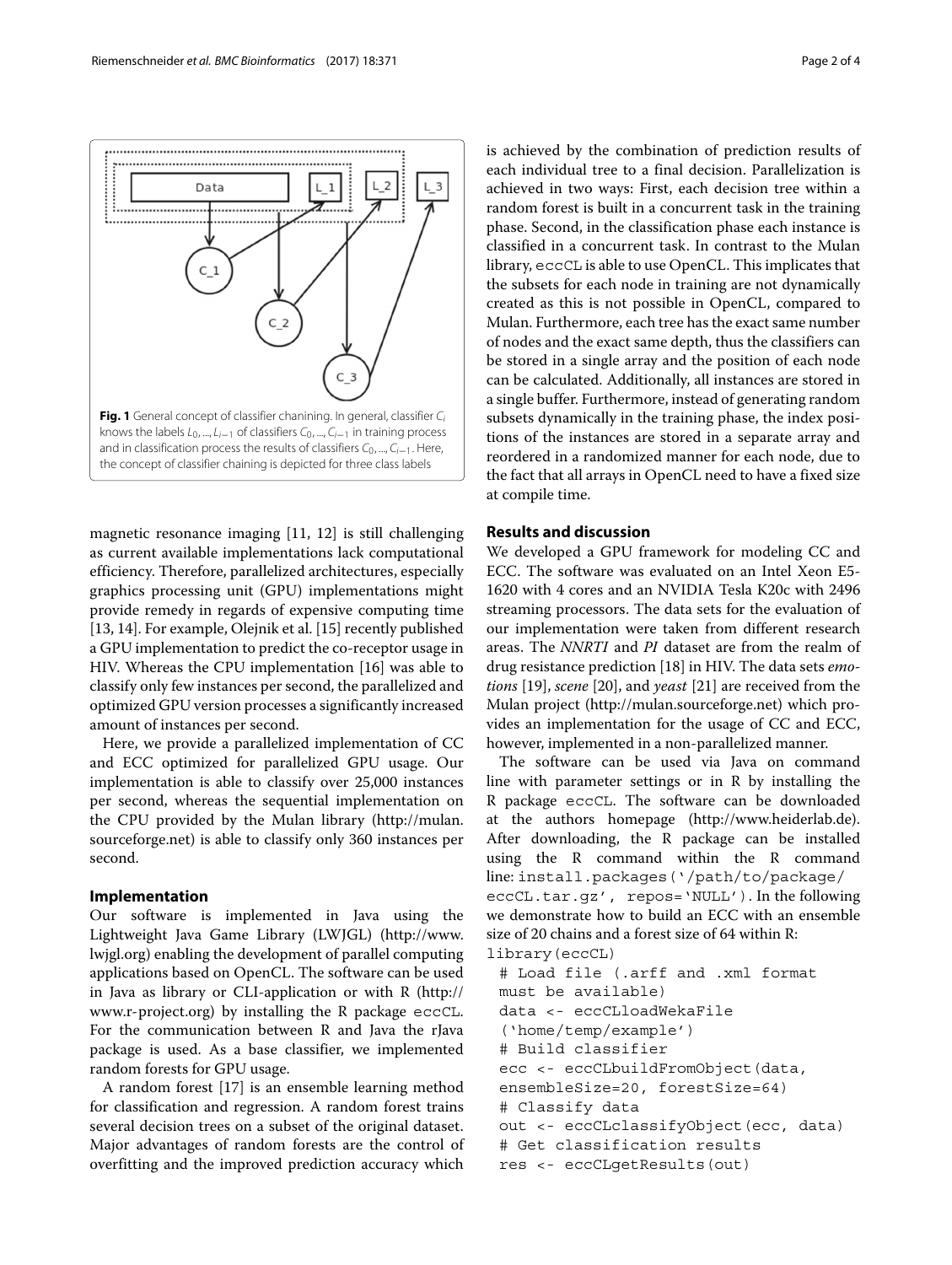```
# Save and load classifier
eccCLstore(ecc,
'/home/temp/classifier.stored') ecc
<- eccCLload('/home/temp/classifier.
stored')
```
The data format should be in .arff and .xml format according to the Mulan library. The files must be available in the given path. In the building process of the classifier, the ensemble size and forest size can be set individually. The classifier can be saved and loaded again for later classification tasks. Equivally, the following line represents the usage with Java as a shell command using the jar-file:

java -jar EccCL.jar -inpData /path/to/dataset/NNRTI -eccES 20 -eccFS 64 -evalAllLabels

The classifier will be trained and a classification will be performed. A classification task without a training process on a trained and saved classifier can be executed with the command:

java -jar EccCL.jar -inpData /path/to/dataset/NNRTI -classOnly /path/to/trainedClassifier

Table [1](#page-2-0) provides a speed-up comparison between our GPU implementation and the Mulan framework with the usage of 20 ECC and 64 trees per random forest. Additionally, Table [2](#page-2-1) demonstrates the number of instances classified per second with eccCL compared to the Mulan framework with respect to an increasing number of instances. Overall, our GPU implementation shows a speed-up of an order of magnitude in computation times. The prediction accuracy shows no difference between the GPU implementation and the models of the Mulan framework, however, slightly dependent on the parameter settings.

Our software can be used on standard desktop PCs and with OpenCL-ready graphics cards, whereas in general currently available GPUs of almost all manufacturers support OpenCL. eccCL needs Java (version 8.0) and OpenCL (version 1.2) installed. Furthermore, R (version 3.0) and the rJava package (version 3.2) have to be installed

<span id="page-2-0"></span>**Table 1** Comparison between our GPU implementation and the non-parallelized Mulan framework for the classification of instances based on different data sets with different counts of instances and labels

|                 | #Instances | Mulan    | GPU   | Speed-up |
|-----------------|------------|----------|-------|----------|
| <b>NNRTI</b>    | 715        | 1563.7   | 109   | 14x      |
| PI              | 662        | 1998.6   | 128.2 | 15x      |
| <b>Emotions</b> | 593        | 1577.3   | 157.7 | 10x      |
| Scene           | 2407       | 8920.3   | 300.9 | 29x      |
| Yeast           | 2417       | 270736.2 | 379.2 | 71x      |

The runtimes are shown in milliseconds

<span id="page-2-1"></span>**Table 2** Instances classified per second with increasing number of bootstrapped instances exemplarily shown for the PI dataset

| #Instances | Mulan | GPU    |
|------------|-------|--------|
| 1000       | 357   | 2,516  |
| 10,000     | 342   | 11,510 |
| 100,000    | 352   | 25,851 |
| 1,000,000  | 362   | 26,266 |

in advance for the usage of eccCL with R interface. Dependent on the platform, the OpenCL implementation can be used and in case OpenCL is not installed a parallelized Java implementation can be executed, however, on the CPU. eccCL runs on Linux and Mac OS. Overall, the software is easy to handle and no special hardware, i.e., a cluster or high-end server is needed. Currently, the eccCL package provides the random forest classifier in a parallelized manner. Random forests can be used as a classifier chain classifier and as an ensemble classifier chain classifier. In the future, we will work on further classifier implementations and will make them available within our package.

## **Conclusion**

We provide an R-package and a Java version of a parallelized and optimized GPU implementation of Classifier Chains and Ensemble Classifier Chains. The software is able to classify up to over 25,000 instances per second and thus can efficiently speed up the classification process in high-throughput experiments.

### **Availability and requirements**

**Project name:** eccCL **Project home page:** <http://heiderlab.de> **Operating system(s):** Linux, Mac OS **Programming language:** Java  $(\geq 8.0)$ , R  $(\geq 3.0)$ , (optional) OpenCL  $(\geq 1.2)$ **License:** GPL  $(\geq 2)$ **Any restrictions to use by non-academics:** none

#### **Abbreviations**

CC: Classifier chains; CLI-application: Command-line interface application; CPU: Central processing unit; ECC: Ensemble classifier chains; GPU: Graphics processing unit; HIV: Human immunodeficiency virus; MLC: Multi-label classification; NNRTI: Non-nucleoside reverse transcriptase inhibitor; PI: Protease inhibitor

#### **Acknowledgments**

Not applicable.

#### **Funding**

This work was supported by the Straubing Center of Science, the CiM Cluster of Excellence at the University of Münster, the German Research Foundation (DFG) and the Technische Universität München within the funding programme Open Access Publishing. None of the funding bodies have played any part in the design of the study, in the collection, analysis, and interpretation of the data, or in the writing of the manuscript.